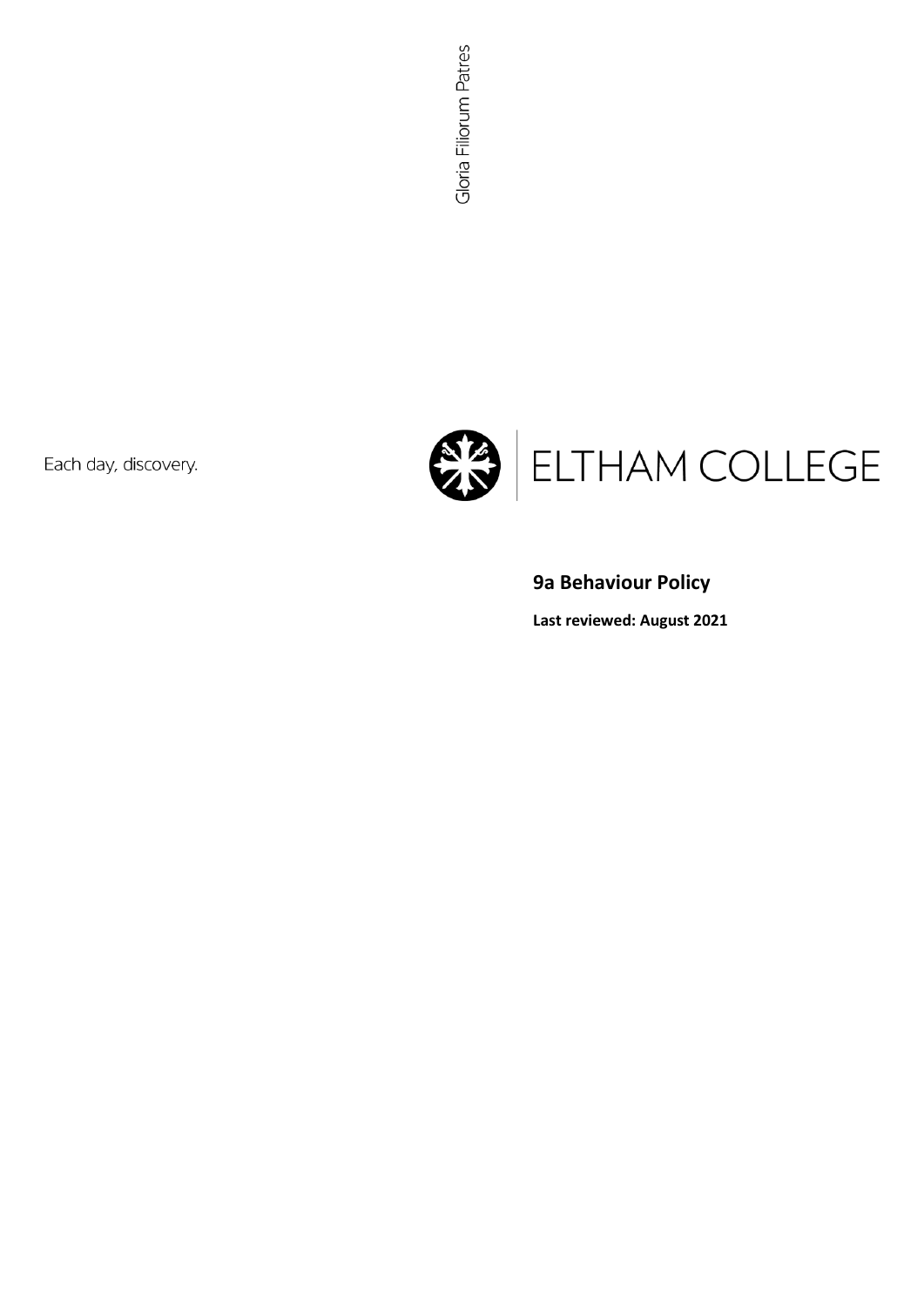

# **Version Control Information**

| <b>Reason For Amendment</b>    | <b>Name</b> | <b>Date</b>      | <b>Main changes</b>                                 |
|--------------------------------|-------------|------------------|-----------------------------------------------------|
| <b>Annual Review</b>           |             | August<br>2016   | Merging of Junior and Senior School<br>policies.    |
| <b>Annual Review</b>           |             | August<br>2017   |                                                     |
| <b>Recommendation from ISI</b> | Ann Massey  | February<br>2018 | Removal of conditional language                     |
| <b>Annual Review</b>           | Ann Massey  | June 2020        | Updated to reflect current practice                 |
| Annual review                  | Ann Massey  | August<br>2021   | Additional detail on how standards<br>are promoted. |
|                                |             |                  |                                                     |
|                                |             |                  |                                                     |

### **Other Related Documents**

- Sanctions and Support Policy (Junior School);
- Sanctions and Support Policy (Senior School);
- Exclusions Procedure;
- Complaints Policy;
- Anti-Bullying (peer on peer abuse) Strategy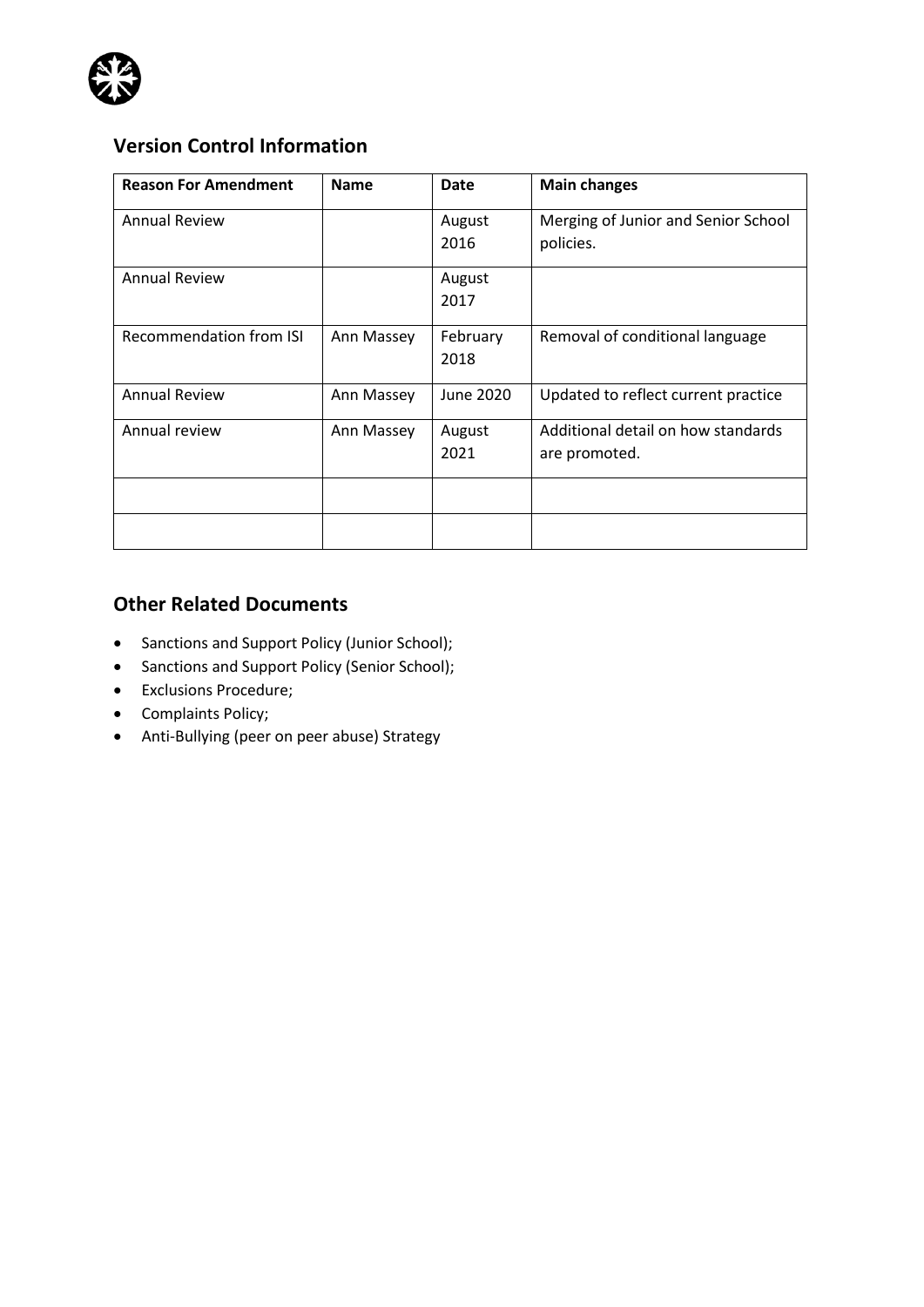

## **1 Introduction**

Eltham College encourages students to adopt the highest standards of behaviour, principles and moral standards. We promote trust and mutual respect for everyone. We believe that good relations, good manners and a secure learning environment play a crucial part in the development of intellectually curious students, who are motivated to become life-long learners. We develop qualities of team-work and leadership through our extensive programme of co-curricular activities.

Eltham College is an inclusive community. We welcome students from a variety of ethnic and social backgrounds and faiths. We treat everyone as an individual, aim to develop the whole person equipped to take his/her place in the modern world.

Although sanctions can be a deterrent, the school believes that it is crucial to promote good behaviour amongst the student body.

## **2 Code of Conduct**

The school community of Governors, staff, parents and students adhere to a code of conduct, rather than to lists of regulations. Eltham College sees education as a partnership. Our staff are committed to excellence, and to fostering a spirit of trust and cooperation. We expect the highest values and standards of behaviour both inside and outside the classroom, as well as outside the school and in any written or electronic communication concerning the school.

Students treat staff and each other with consideration and good manners and respond positively to the opportunities and demands of school life. They follow the school's Rules and Regulations.

Everyone has a right to feel secure and to be treated with respect, particularly the vulnerable. Harassment and bullying will not be tolerated. Our Anti-bullying Strategy is available on the website or from the Headmaster's Assistant. The school is strongly committed to promoting equal opportunities for all.

Students are ready to learn and to participate in school activities. They will attend school and lessons punctually and follow the school's attendance policy. They will care for the buildings, equipment and furniture. Students will behave at all times in a manner that reflects the best interests of the whole community.

The aims of the school set out the nature and importance of positive behaviour to our community. The code of conduct summarises these expectations which centre around the issues of pupils rights and responsibilities and the need for respect for others.

The school rules highlight our expectations. These are available on the school website and are published in the Student Information Booklet.

### **3 How are these Standards Promoted?**

Time is taken on a regular basis in Chapel and Assembly to talk about issues surrounding behaviour. Talks may focus on specific issues such as online safety, but also discuss the moral and ethical principles behind good behaviour.

Staff role model positive interactions and uphold our expectations of the highest standards of behaviour. The Wellbeing (PSHE) curriculum addresses many issues connected with good behaviour and promotes the 5R's: Respect, Relationships, Resilience, Responsibility and Readiness. The Relationships and Sex Education policy outlines the way in which students are taught about healthy relationships and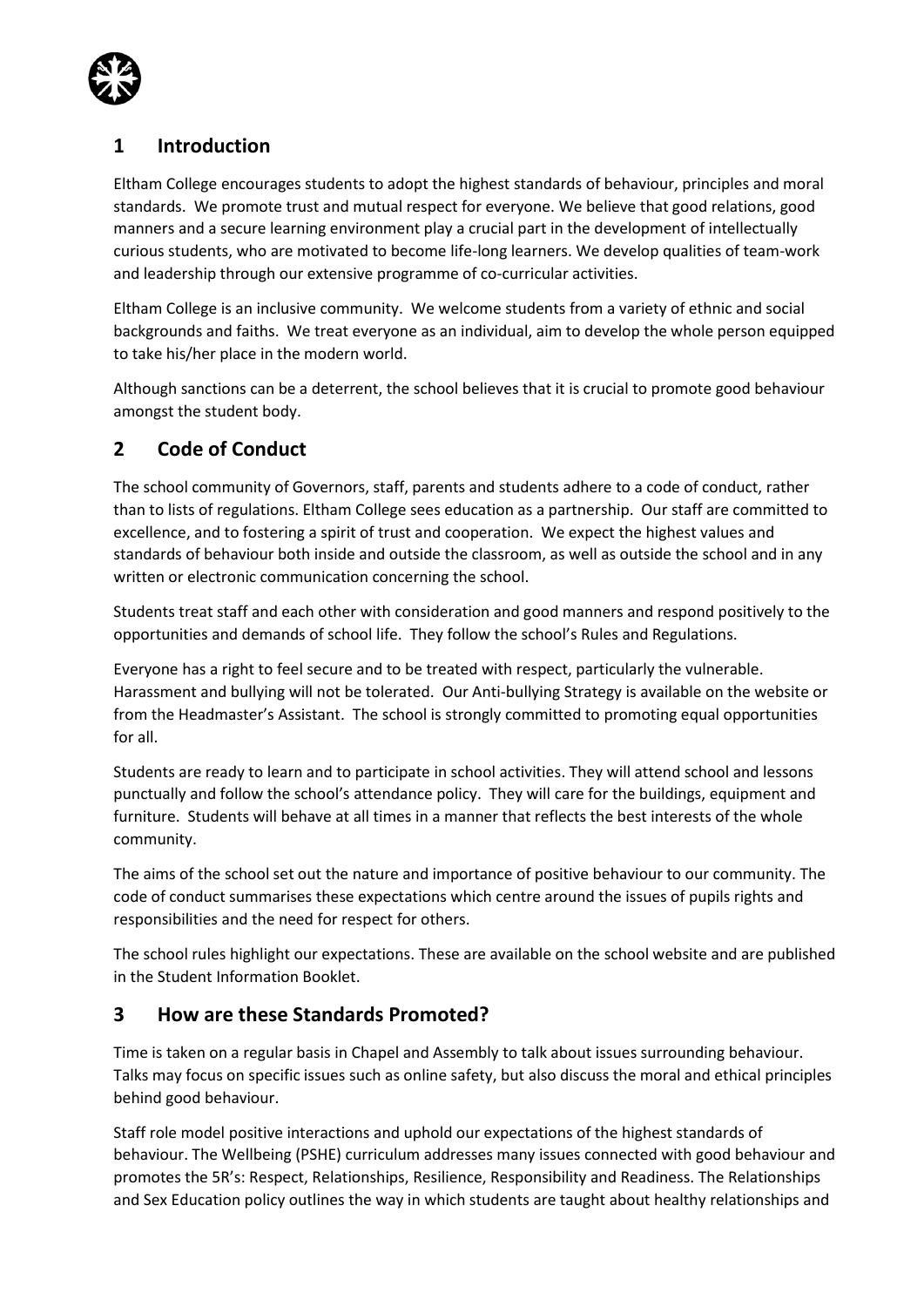

helped to understand ways in which they can identify and respond to relationships that are harmful or abusive. The Anti-Bullying Strategy helps to ensure that where standards of behaviour fall below expectations, the response is fair, proportionate and contextual.

The notion of community is very strong at Eltham, both in the sense of the school itself and the local and wider world. The idea of community is regularly promoted via Chapel and Assembly and there is an extensive Community Service programme in the Sixth Form. There are various prizes on speech day which recognise contributions in these areas.

### **4 Involvement of Parents and Guardians**

Parents and guardians who accept a place for their child at Eltham College undertake to uphold the school's policies and regulations, including this policy. They will support the school's values in matters such as attendance and punctuality, behaviour, uniform/dress and appearance, standards of academic work, co-curricular activities and homework/private study.

We will always telephone the home on the first day of an unexplained absence in order to make sure that your child has not suffered an accident. Please note that it is the Governors' policy not to allow holiday to be taken during term, except in exceptional circumstances.

Regular parents' evenings are arranged which provide opportunities for staff to discuss behaviour related issues with parents and students in all year groups.

## **5 Involvement of Students**

Our experience shows that the ethos of and respect for the school is enhanced by listening to our students and by encouraging constructive suggestions from them e.g. via Student Prefects, the School Council, Anti-bullying Ambassadors, Tutor time, student surveys and clearly signposted and accessible reporting systems.

## **6 School Rules and Regulations**

The school's Rules and Regulations are designed to encourage positive behaviour; its sanctions are to help us to manage challenging behaviour. Copies of the Rules and Regulations are set out in on the website and may change from time to time. Parents and guardians undertake to support the authority of the Headmaster in enforcing them in a fair manner that is designed to safeguard the welfare of the community as a whole.

If a pupil is subject to sanctions for inappropriate behaviour, then the pastoral staff, usually the Tutor will spend time with the pupil pointing out the implications of their behaviour and encouraging more appropriate conduct.

The Headmaster for his part undertakes to apply any sanctions fairly, and, where appropriate, after due investigative action has taken place. Sanctions may undergo reasonable change from time to time; but will not involve any form of unlawful or degrading activity. Examples of sanctions include supervision at lunchtime, early morning report, afterschool detention on Friday, Saturday detention, suspension for a specified period, removal or exclusion. The school's policy on exclusions is available on the website and from the Headmaster's Secretary.

### **7 Teaching and learning**

Eltham College aims to raise the aspirations of all its students and to help them to appreciate that there are no barriers to their potential achievements both inside and outside the classroom. Students are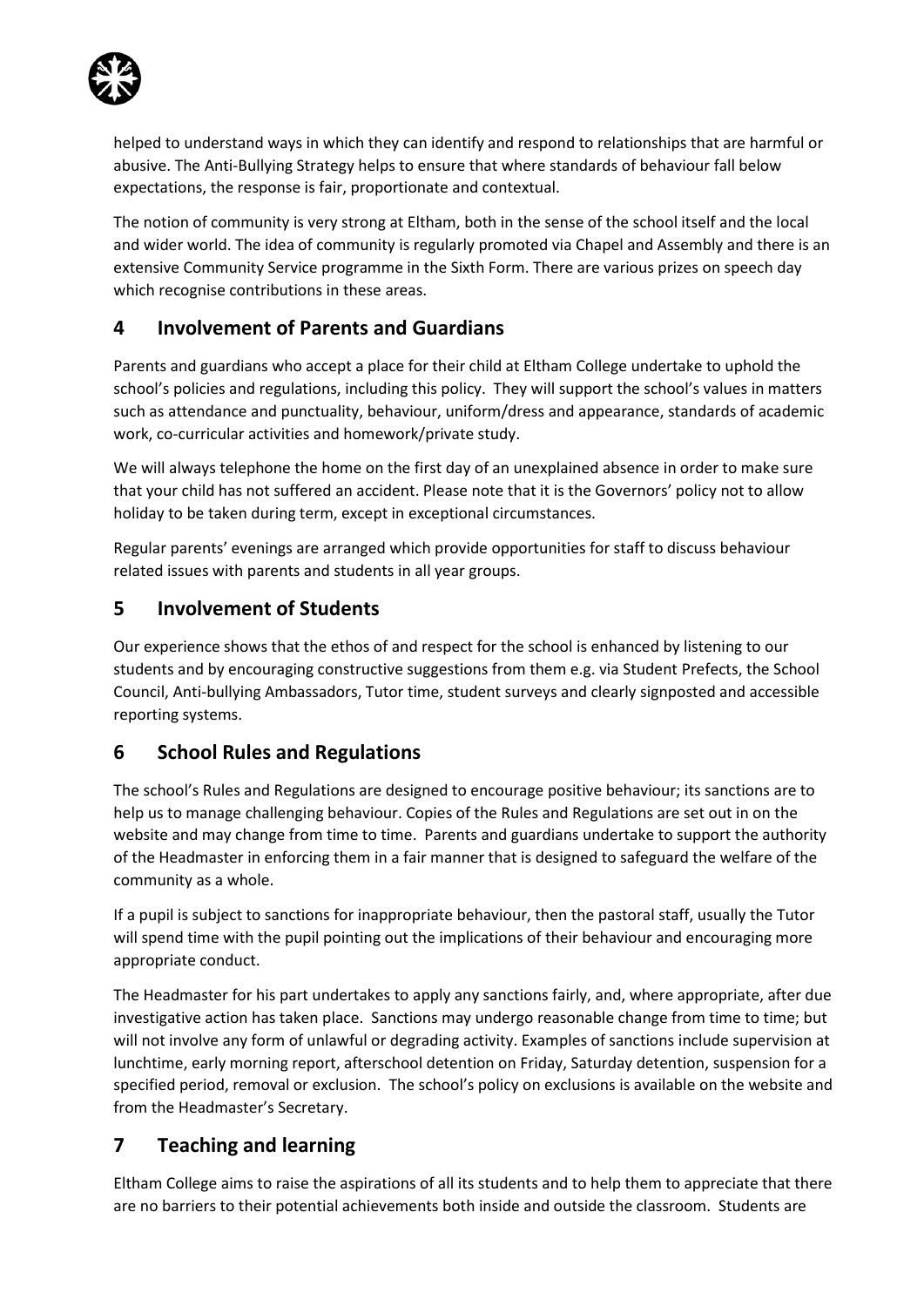

encouraged to take responsibility for their own learning. We celebrate success, emphasise the positive and deal with the negative in a sensitive and tactful way. Our teaching staff offer every child a high level of individual attention, together with consistent and helpful advice. In return, we expect every student to cooperate and to work hard.

## **8 Complaints**

We hope that you and your child do not have any complaints about the operation of our behaviour policy and that any difficulty can be sensitively and efficiently handled before it reaches that stage but copies of the School's complaints procedure are available on the school website and from the Headmaster's Secretary. We undertake to investigate all complaints and to notify you of the outcome of the investigation within 28 days. We maintain records of complaints for three years after your child has left our school.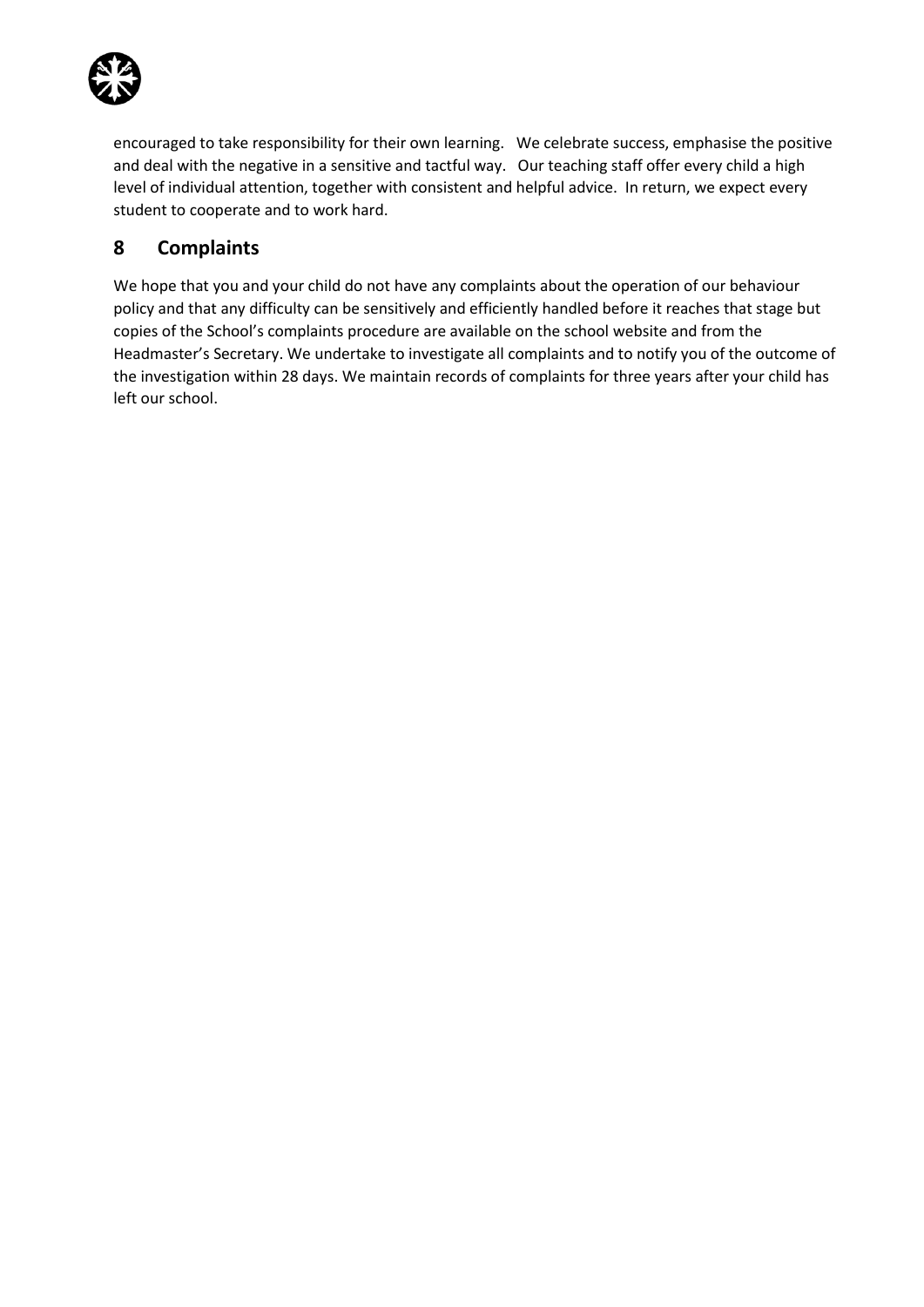

### **APPENDIX: Junior School Expectations**

All staff and children have decided on this agreement so that we all feel happy and safe at school.

- **1. We will respect others at school. This means I will:**
- Ask to borrow something rather than take it;
- Look after other people's things;
- Not talk when others are talking;
- Speak politely and not swear at anybody;
- Care for and about others.
- **2. We will treat others the way we want to be treated. This means I will;**
- Share with others:
- Be kind and considerate to everyone;
- Help others when they are hurt or sad;
- Be positive at all times;
- Never say nasty or hurtful things to anyone.

### **3. We will keep safe at school. This means I will:**

- Not run inside the building;
- Only kick balls on the field at morning or lunch breaks;
- Always travel between Junior School and the Senior School with a partner;
- Not bully others or hit, kick, punch or bite them;
- Learn the places I can go to and play while at school;
- Copy others who are setting a good example;
- Make sure I am a good role model.

### **4. We will make sensible choices at school. This means I will:**

- Not bring chewing gum into school;
- Keep toys at home unless they are invited in on 'special' days;
- Play outside the classroom unless 'wet play' is announced;
- Drink only water during class time;